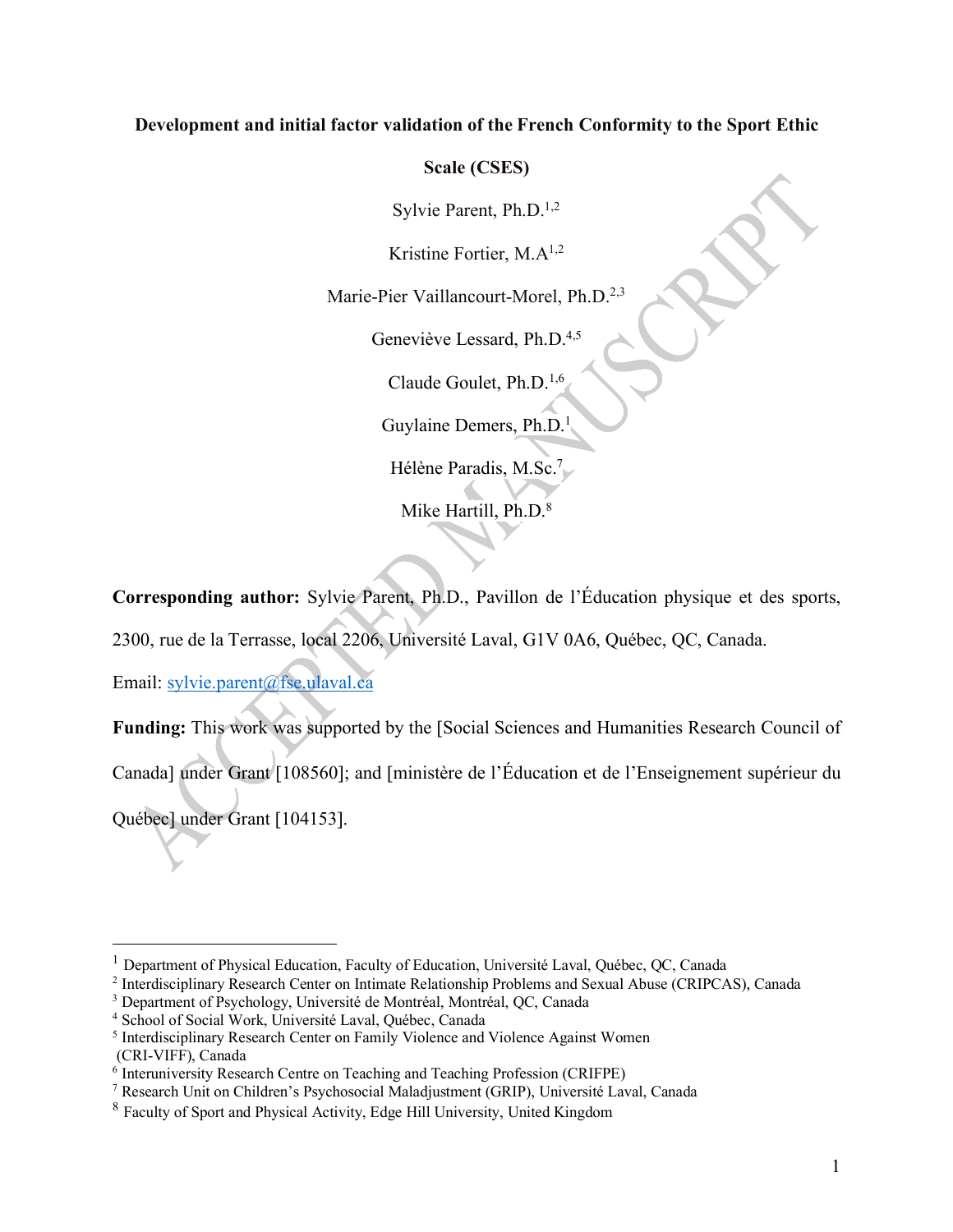**To cite:** Parent, S., Fortier, K., Vaillancourt-Morel, M-P., Lessard, G., Goulet, C., Demers, G., Paradis, H., & Hartill, M. (accepted). Development and initial factor validation of the French Conformity to the Sport Ethic Scale (CSES). *Canadian Journal of Behavioural Science*.

#### **Abstract**

Coker-Cranney et al. (2018) recently stressed the need for the development and validation of a questionnaire that assesses a young athlete's level of conformity to sport ethic norms. The objective of this study was to develop and begin an initial factor validation of the Conformity to the Sport Ethic Scale (CSES), a scale assessing the conformity of teenage athletes from all competition levels to these sport ethic norms. Following the steps suggested by DeVellis (2012) for scale development and validation, a convenience sample of 1096 French-Canadian athletes between 14 and 18 years and who participated in an organized sport were recruited to partake in an online study assessing their conformity to the sport ethic. The CSES was developed to include four dimensions based on the qualitative work of Hughes and Coakley (1991), namely, selfsacrifice, striving for distinction, accepting risks/playing through pain and refusing to accept limits. To identify latent factors underlying the CSES exploratory structural equation modeling (ESEM) was performed using M*plus* version 8.0. The CSES includes 20 items in three factors: striving for distinction (6 items), self-sacrifice (4 items) and refusing to accept limits (10 items). The resulting factor structure was invariant between boys and girls. Internal consistency of these subscales was acceptable. All correlations between subscales were significant. This tool is the first step to measure conformity to the Sport Ethic norms and will allow for further research in this area.

**Keywords:** *Sport Ethic; Scale; Validation; Athletes; Sport*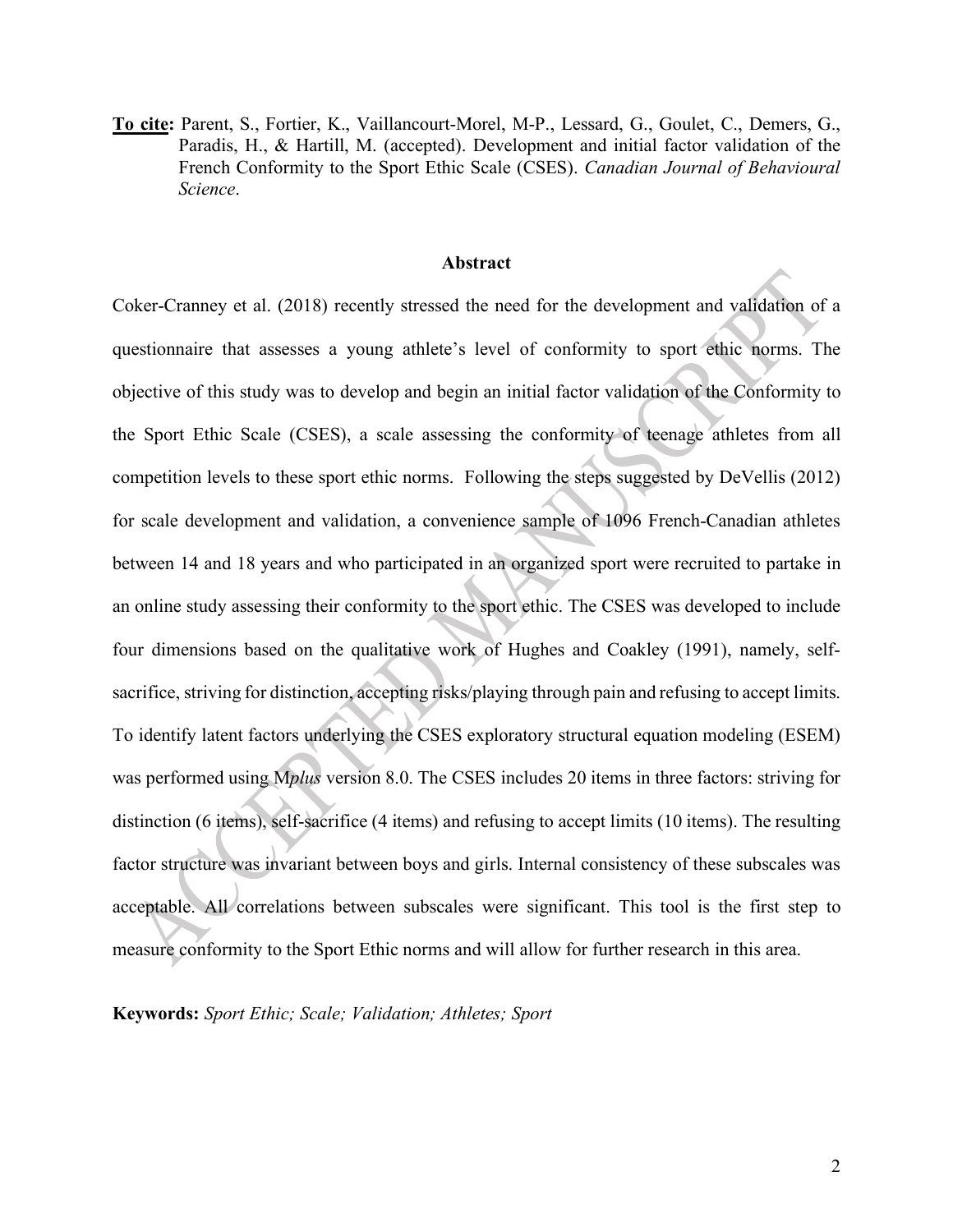## **Public significance statement**

- It has been suggested that athletes and their environment follow a set of norms (the sport ethic) that represent what a *real* athlete should do, namely 1) striving for distinction, 2) making sacrifices for the game, 3) accepting risks and playing through pain, and 4) refusing to accept limits. In the current study, accepting risks and playing through pain and refusing to accept limits were not found to be distinct norms and were more related than anticipated in previous studies.
- An extreme level of conformity to the sport ethic norms have been considered as a risk factor for problems such as disordered eating, training despite injury, doping, peer aggression and violence toward athletes (e.g., abuse and maltreatment). Prior to the current research, it was not possible to clearly measure the link between these issues and sport ethics; however, these results allowed further comprehension of the aforementioned problems by developing a scale to measure conformity to the sport ethic norms.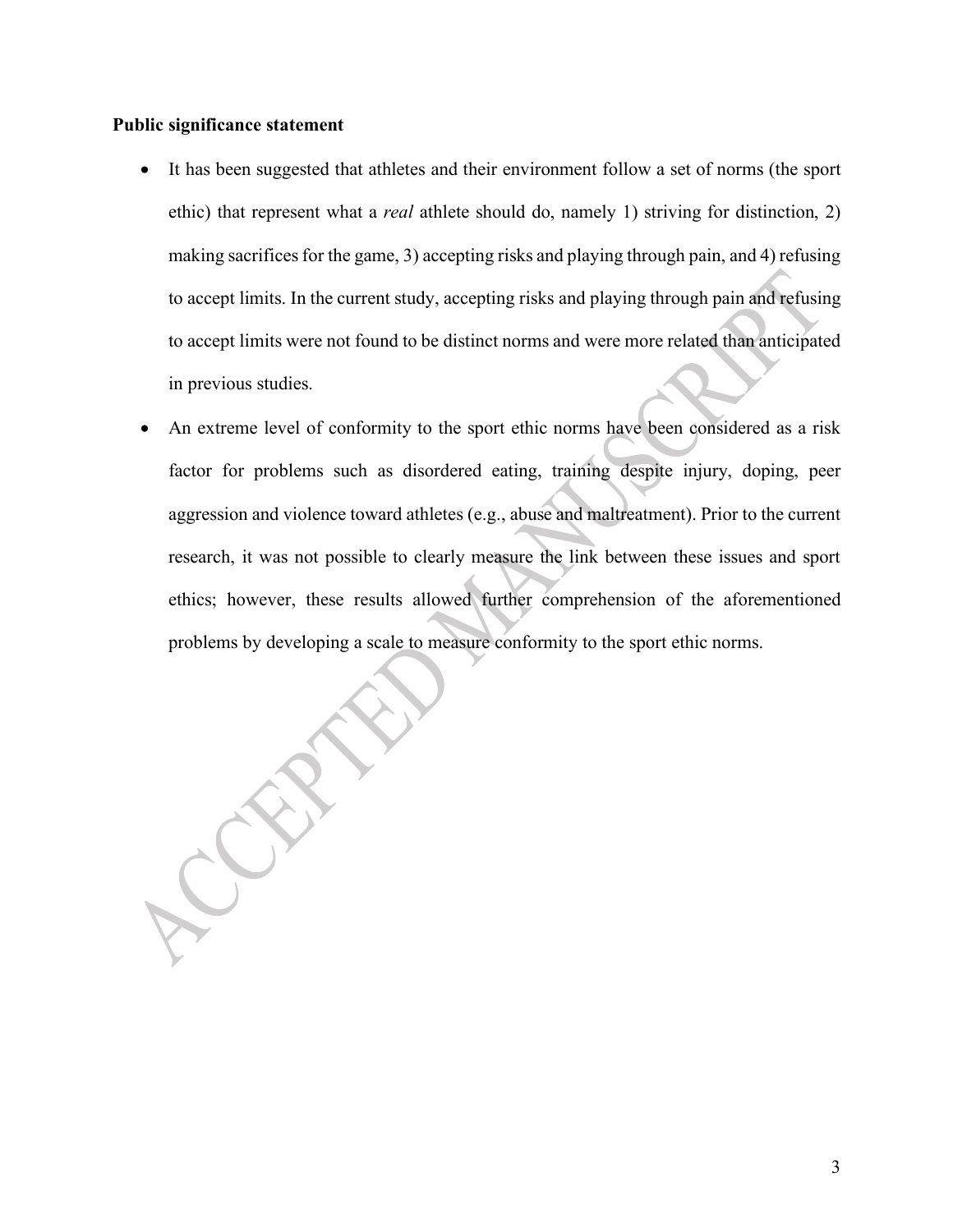#### **Introduction**

In sport, some athletes are dedicated to the game to the detriment of other areas of their life (Coakley & Donnelly, 2009). Although there are damaging consequences for an athlete's wellbeing, this type of dedication is often praised and reinforced within the sport setting (Coker-Cranney, Watson II, Bernstein, Voelker, & Coakley, 2018). Thus, the norms in sport are unique and may result in the permission and encouragement of maladaptive behaviours such as drastic weight management strategies (Coker-Cranney et al., 2018), playing through injury (Coakley & Donnelly, 2009) or using performance-enhancing substances (Goulet, Valois, Buist, & Côté, 2010). The expectations that guide the "win at all cost attitude" have been termed "sport ethic" (Hughes and Coakley, 1991).

The sport ethic is conceptualized as "a set of norms accepted as the dominant criteria for defining what it means, in their social worlds, to be defined and accepted as an athlete in power and performance sports" (Coakley & Donnelly, 2009, p.155). Hughes and Coakley (1991) have suggested four norms where each represents an ideal and taken together capture the essence of the sport ethic. They based their suggestion on "informal reports from athletes and from coaches in coaching education programs, combined with information from autobiographies of numerous sport figures" (p.309). The first norm is that *being an athlete involves making sacrifices for the game*. In this context, priority must be given to the sport to the detriment of any other interests. The athlete must show unwavering commitment and meet expectations. This norm also includes multiple sacrifices that must be made for the sport or the team. The second norm is that *being an athlete involves striving for distinction*. This norm refers to the notion of relentlessly seeking to improve and achieve perfection regardless of what it takes. The third norm is that *being an athlete involves accepting risks and playing through pain*. This norm points to the idea that an athlete is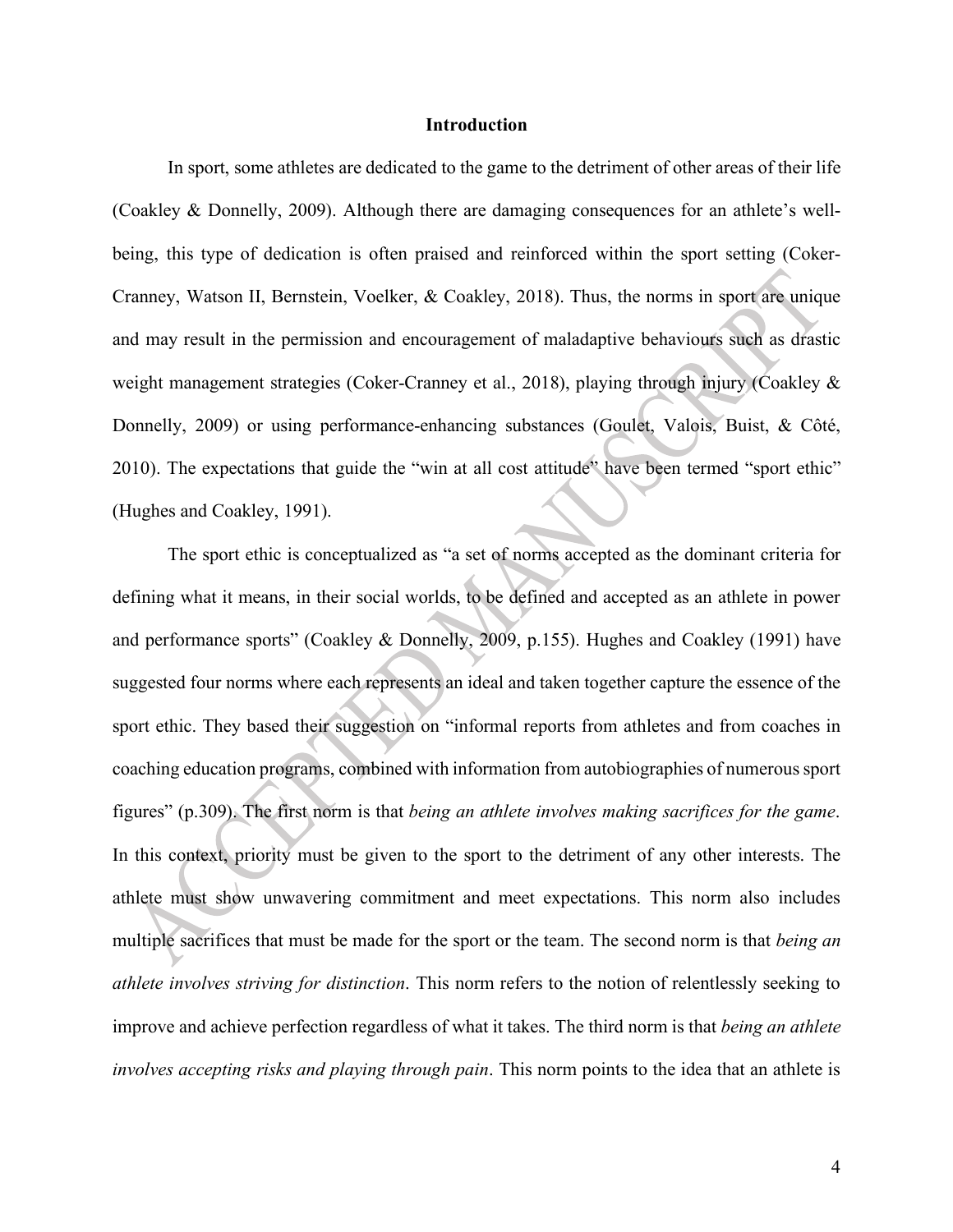expected to accept and overcome pressure, pain or fear. Some coaches celebrate athletes who play whilst injured to demonstrate to others what is expected from them (Coakley & Donnelly, 2009). The fourth norm is that *being an athlete involves refusing to accept limits in the pursuit of possibilities*. This norm refers to the idea of pursuing one's athletic dream without question. For a detailed discussion about the sport ethic concept, please see Coker-Cranney et al. (2018) and Coakley and Donnelly (2009).

The pioneer work of Hughes et Coakley (1991) has led to the study of extreme behaviors in sport when athletes have overconformed to the four norms of the sport ethic. This overconformity is defined as accepting the norms of the sport ethic without being critical and when athletes are ready to conform to them at an extreme level (Coakley & Donnelly, 2009, p. 154). Qualitative studies have reported that athletes who overconformed to those norms were engaged in problematic behaviours such as disordered eating, doping, hazing and training while injured (Budziszewski, 2019; Coker-Cranney et al., 2018; Tibbert, Anderson, & Morris, 2015). The sport ethic was also considered as a contributing factor to violence in sport (Kavanagh, 2014; Parent & Fortier, 2018; Young, 2012).

To our knowledge, studies using the concept of sport ethic have essentially examined problematic behaviors by athletes (e.g. doping or hazing) or issues in sport (e.g. maltreatment of athletes) with qualitative designs (Berg, Migliaccio, & Anzini-Varesio, 2014; Coakley & Donnelly, 2009; Coker-Cranner et al., 2018; Kavanagh, Brown, & Jones, 2017). These behaviours have been explained in light of the theory of Hughes and Coakley (1991) rather than testing the four factors in statistical models. The concept of sport ethic was theoretically developed based on qualitative data that were collected from various athletes involved in sports at various levels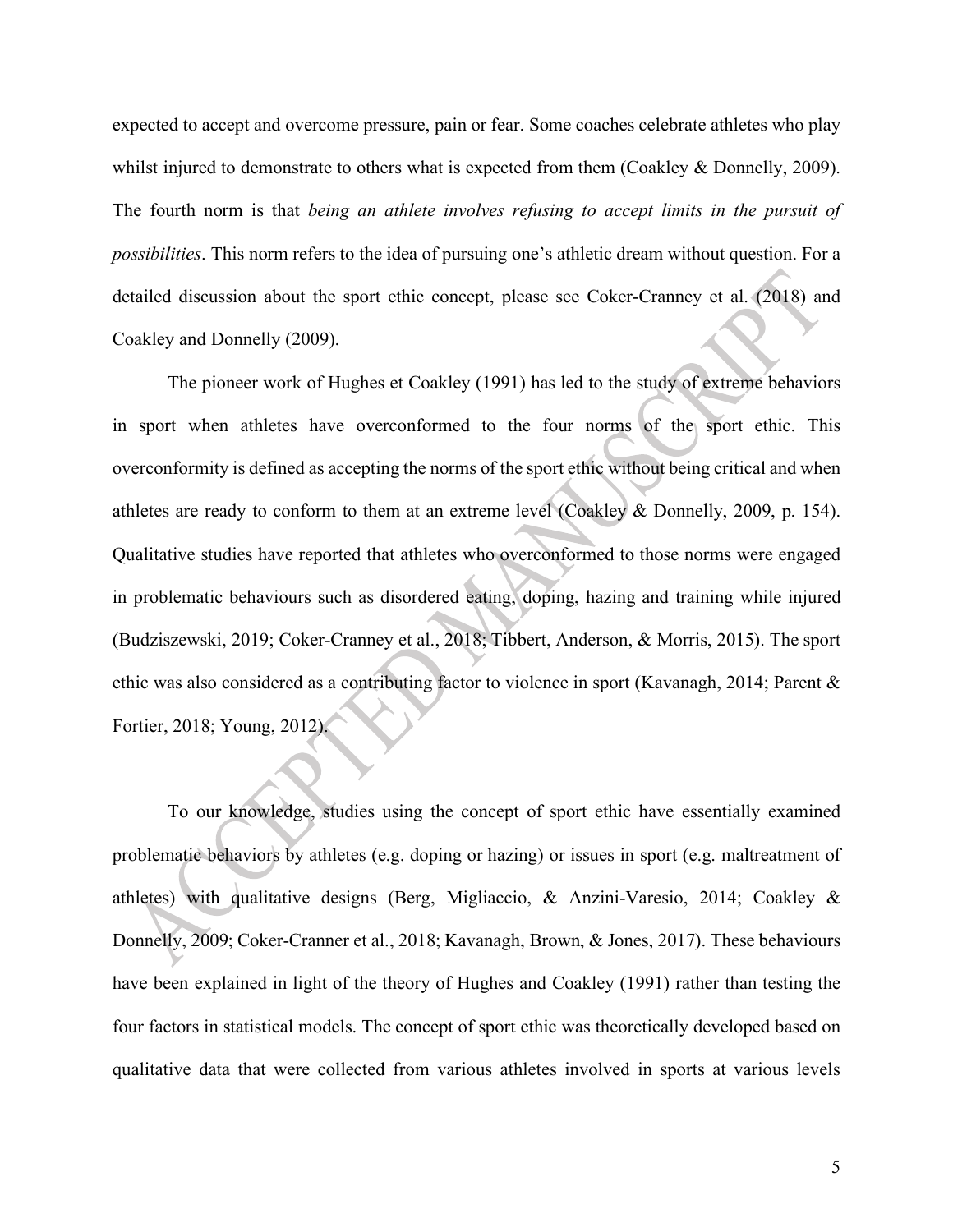(Coker-Cranney et al. 2018). Coker-Cranney et al. (2018) recently stressed the need for the development and validation of an instrument that assesses a young athlete's level of conformity to sport ethic norms. Such an instrument will allow better understanding of how conformity to the sport ethic norms is linked with many behaviour problems discussed earlier in this article. Examining conformity in young athletes will also help develop early interventions to minimize the effects of overconformity. Therefore, the objectives of the present study were to (1) develop and begin an initial factor validation of the *Conformity to the Sport Ethic Scale* (CSES), a scale assessing the conformity of teenage athletes from all competition levels to these sport ethic norms and (2) examine the generalizability and measurement invariance of the resulting factor structure across boys and girls.

#### **Methods**

### **Participants and Procedures**

A convenience sample of French-Canadian athletes, between 14 and 18 years and who were involved in an organized sport, were recruited through various recruitment strategies (e.g. social media, mailing lists). Eligible participants were provided with access to a hyperlink to electronically sign a consent form followed by an anonymous survey hosted by a secured website (Qualtrics). This project was approved by the Research Ethics Committee of Laval University.

A total of 1298 athletes met inclusion criteria and began the online survey. Among these, 1096 (83.4%) completed the CSES and were included in this study. The final sample consisted of 792 girls (72.3%) and 304 boys (27.7%). Participants' age ranged from 14 to 18 years, with a mean of 15.31 years ( $SD = 1.09$ ). Most reported that they practice one competitive sport (61.9%, *n* = 678) with 38.1% (*n* = 418) reporting at least two competitive sports. Participants reported that they began to practice their sport at a mean age of 7.71  $(SD = 3.42)$ . A wide range of sports were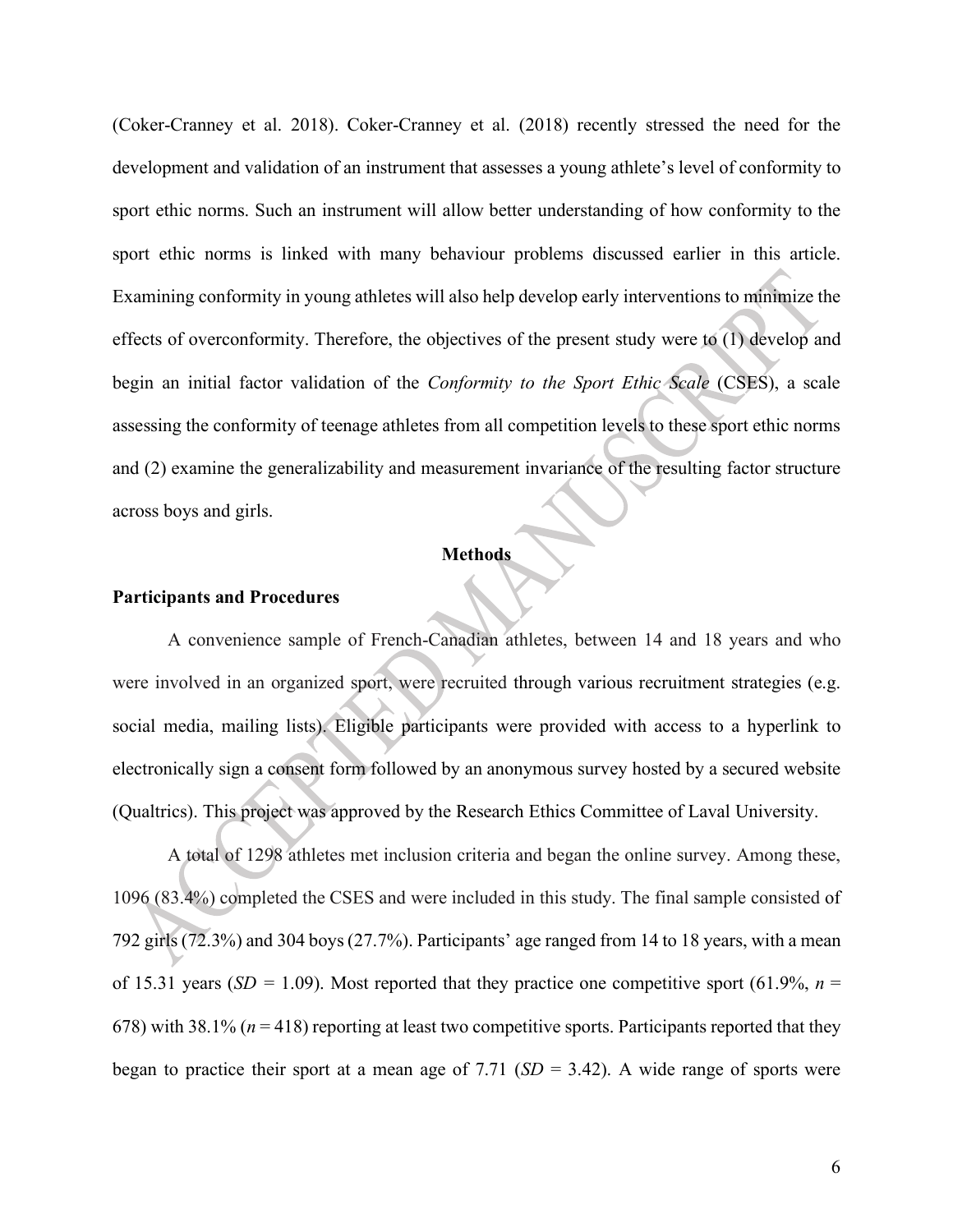referenced, the most common being: soccer  $(21.3\%, n = 233)$ , volleyball  $(13.3\%, n = 146)$ , swimming (10.8%, *n* = 118), ice hockey (9.9%, *n* = 108), basketball (8.0%, *n* = 88), track and field (7.0%,  $n = 77$ ), cheerleading (6.8%,  $n = 74$ ), and American football (5.4%,  $n = 56$ ). A total of 26.6% (*n* = 292) reported that they were competing in their sport at a local or regional/interregional level, 46.5% (*n* = 510) at a provincial level, 20.6% (*n* = 226) at a national level, and 5.2% (*n* = 57) at an international level. A total of  $14.3\%$  ( $n = 157$ ) of athletes reported that they practiced their sport less than five hours a week,  $37.4\%$  ( $n = 410$ ) between 6 and 10 hours a week,  $26.5\%$  ( $n =$ 290) between 11 and 15 hours a week, 14.0% (*n* = 153) between 16 and 20 hours a week, and 7.3%  $(n = 86)$  more than 20 hours a week.

## **Measures**

**Item Development.** The development of the items was based on the steps proposed by DeVellis (2012). Guided by Hughes and Coakley's theoretical framework (1991), an initial pool of 24 items was developed by the research team to measure the four components of the sport ethic. For each of these four subscales, six items were created. These items asked participants to rate their level of agreement with each statement on a 4-point Likert scale ranging from 1 = *strongly disagree* to 4 = *strongly agree*. Three items were reversed to control for agreement in responses.

Four independent French-speaking judges with expertise in sport research (morality in sport, sport sociology, sport injuries and violence) evaluated the initial pool of 24 items. They received the article of Hughes & Coakley (1991) and definitions for each of the four norms. They were asked to rate each item on a scale from 1 to 4 in terms of relevance (1 = *not relevant* to 4 = *very relevant*), brevity (1 = *not concise to* 4 = *perfectly concise*), and clarity (1 = *not clear* to 4 = *perfectly clear).* All items were mostly rated as relevant (judges *M* = 2.25 to 4.00), brief (judges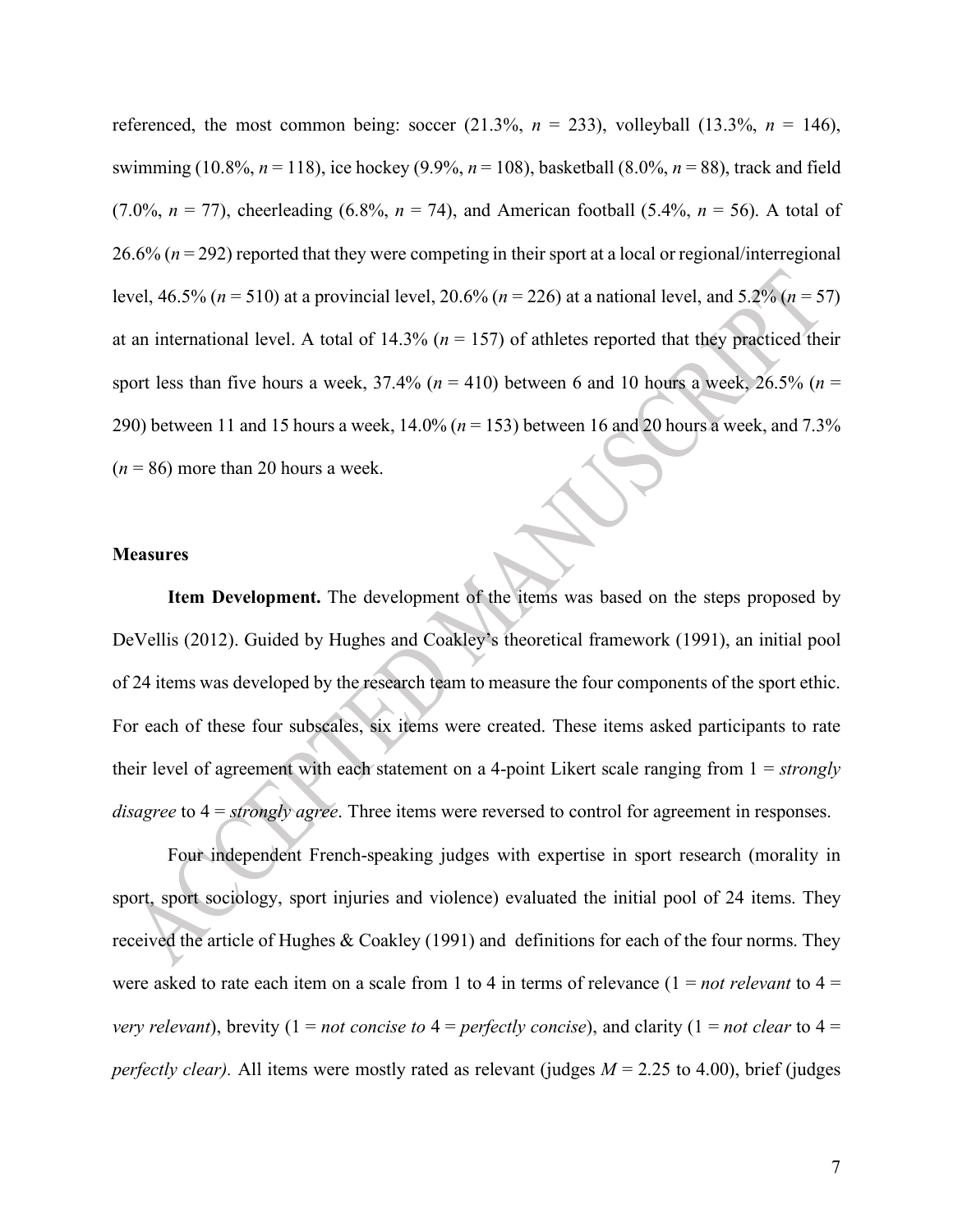$M = 2.50$  to 4.00), and clear (judges  $M = 2.75$  to 4.00). Even if items were not rated unanimously as irrelevant, not concise or unclear, judges suggested to combine two items. All 23 items were retained. Cognitive interviews were then conducted with seven young athletes between 14 and 17 years. The athletes were asked to explain how they interpreted and responded to the 23 items. Responses from athletes were used to adapt items for comprehension and wording.

#### **Statistical Analyses**

To test the factor structure underlying the CSES, we conducted exploratory structural equation modeling (ESEM; Asparouhov & Muthén, 2009) using M*plus* version 8.0 (Muthén & Muthén, 1998-2015). There were no missing data as participants were required to answer all items in the online questionnaire. Based on Hughes and Coakley's theoretical framework (1991), the scale was developed to assess the four components of the sport ethic; however, to compare this model with other possible factor structure, a one to five-factor structure was tested. However, compared with CFA where all cross-loadings are indicated as zero, ESEM is less restrictive since all factor loadings are estimated such that each item is free to cross-load onto other factors as in EFA (Asparouhov & Muthén, 2009; Marsh, Morin, Parker, & Kaur, 2014). The oblique geomin rotation and the weighted least squares mean and variance-adjusted (WLSMV) estimator (Asparouhov & Muthén, 2010) were used. The invariance of the measurement model across genders was also examined by comparing the configural invariance model, where the model was freely estimated, to a weak invariance model, where equality constraints were added on the factor loadings across boys and girls (Meredith & Teresi, 2006). Based on Kline's guidelines (2011), an overall model fit was evaluated by considering several fit indices: the comparative fit index (CFI), Tucker-Lewis fit index (TLI), and root mean square error of approximation (RMSEA). CFI and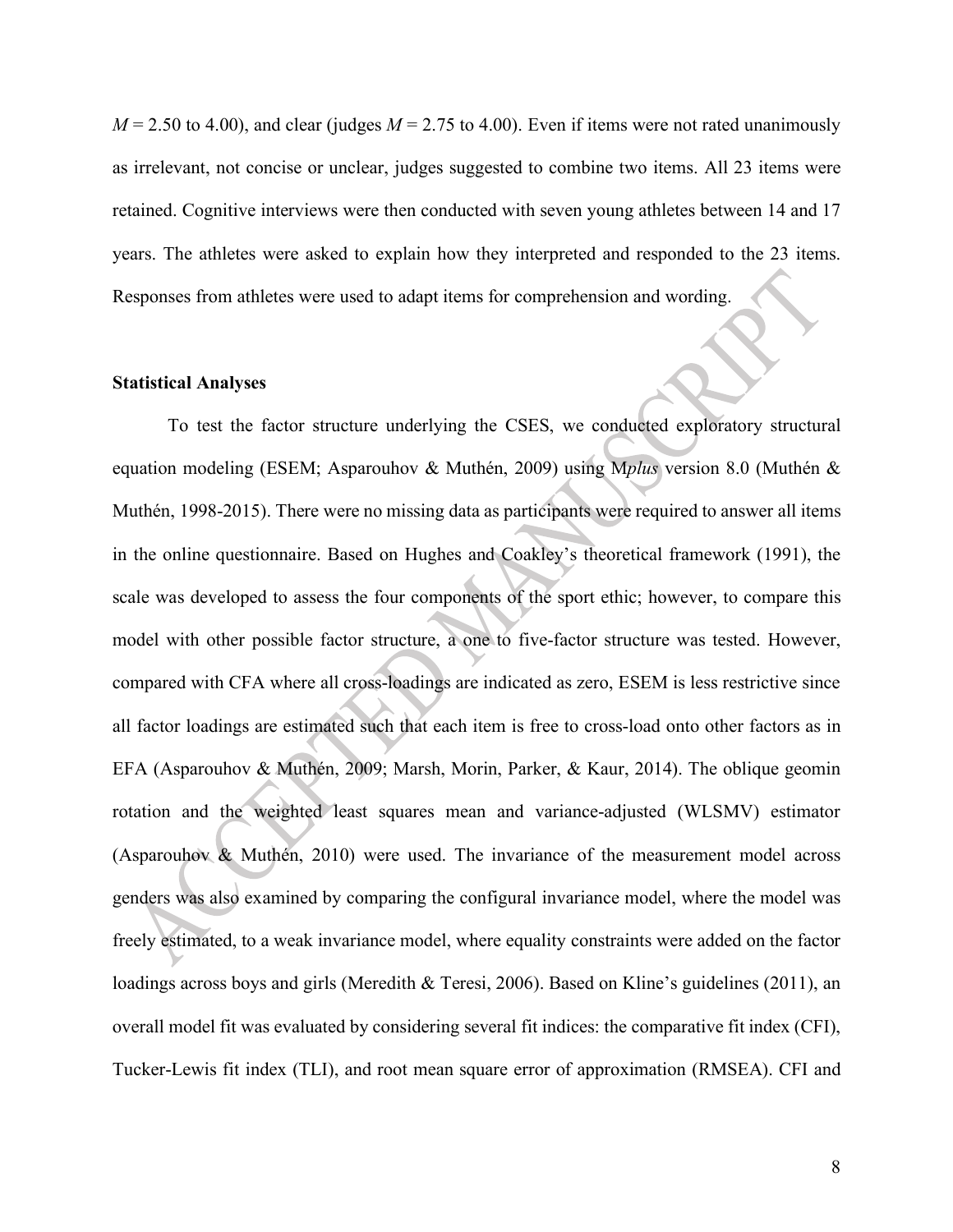TLI values greater than .90 and .95 typically reflect acceptable and excellent fit and RMSEA values of less than .08 and .05 reflect a reasonable and close fit to the data (Hu & Bentler, 1999). Approximate fit indices that perform well under the WLSMV estimation and that are sample size independent given the large sample size were considered (Marsh, Hau, & Grayson, 2005). For the invariance test across genders, a change in CFI of less than .01 and a change in RMSEA of less than .015 between the configural and weak invariance model support the more parsimonious model. After identification of the best number of factors, descriptive and correlational analyses were performed with the Statistical Package for the Social Sciences (SPSS 24.0).

## **Results**

# **Exploratory Structural Equation Model**

The ESEM was estimated with a one to five-factor structure. The one-factor model,  $\chi^2(230)$  $= 2732.63, p < .001$ ; RMSEA = .100, 90% CI[.096 to .103]; CFI = .798; TLI = .77, and the twofactor model,  $\chi^2(208) = 1347.64$ ,  $p < .001$ ; RMSEA = .071, 90% CI[.067 to .074]; CFI = .908; TLI = .888, yielded unsatisfactory fit indices. Fit indices continued to improve with an increasing number of factors, reaching a satisfactory level for solutions including three factors or more: threefactor:  $\chi^2(187) = 1011.17$ ,  $p < .001$ ; RMSEA = .063, 90% CI[.060 to .067]; CFI = .934; TLI = 910; four-factor:  $\chi^2(167) = 705.68$ ,  $p < .001$ ; RMSEA = .054, 90% CI[.050 to .058]; CFI = .957; TLI = .934; five-factor:  $\chi^2(148) = 533.19$ ,  $p < .001$ ; RMSEA = .049, 90% CI[.044 to .053]; CFI = .969; TLI = .947. The increase in fit indices plateaued between the four and five-factor model, with RMSEA 90% confidence demonstrating an overlap between the four and five-factor solution.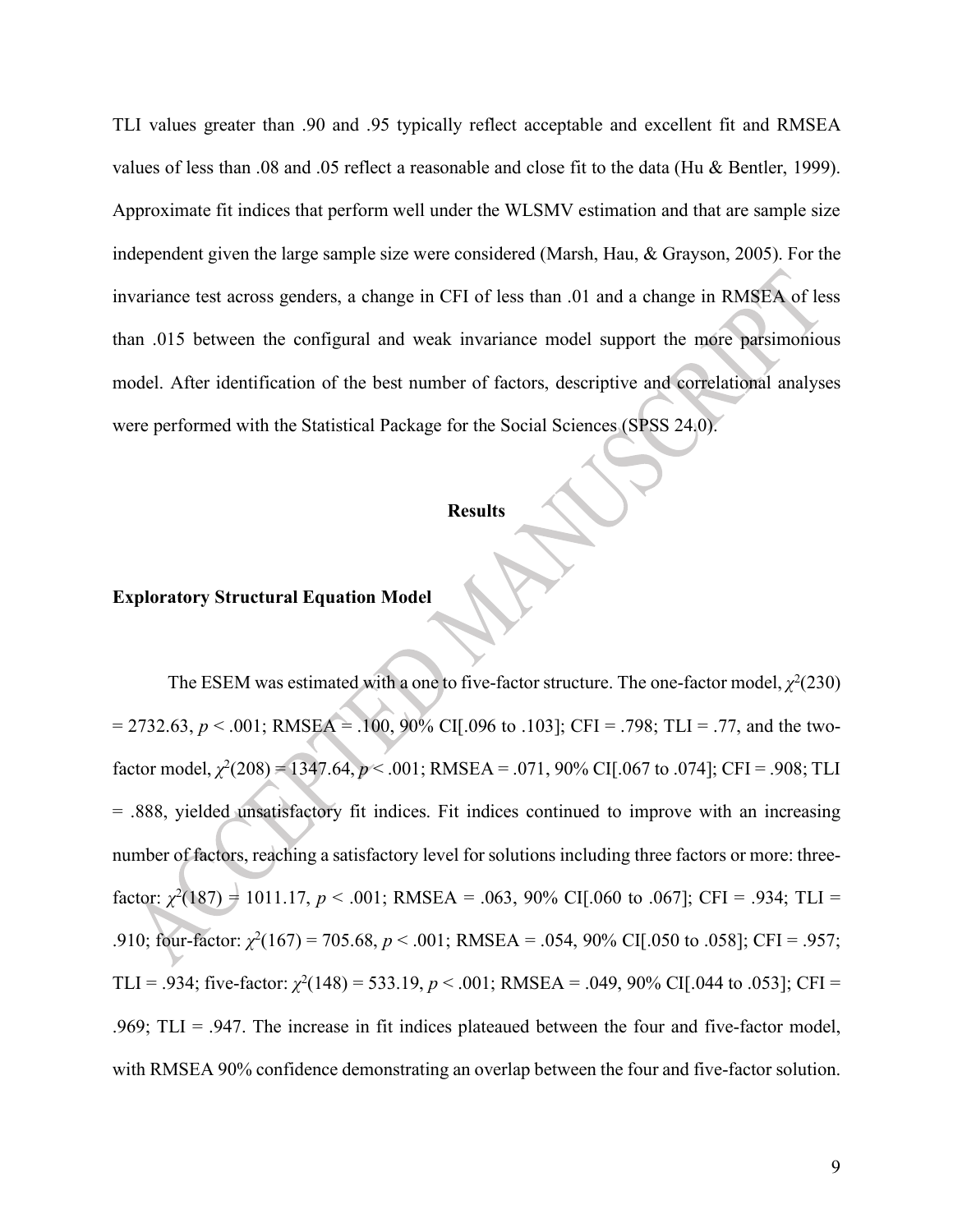This suggested a discontinuation in increasing the number of factors. However, the four and fivefactor models resulted in an empty factor on which no items had main loadings over .30 and no cross-loadings suggesting these additional factors were not meaningful and that the more parsimonious three-factor models should be chosen. After an examination of the chosen solution (i.e. the three-factor model), three items were removed because they had values below .20 on all factors. Results of this new three-factor model with 20 items yielded acceptable fit indices:  $\chi^2(133)$  $= 730.06, p < .001$ ; RMSEA = .064, 90% CI[.059 to .069]; CFI = 0.949; TLI = .927.

Standardized factor loadings and correlations between factors of the three-factor solution are reported in Table 1. This solution was composed of three conceptually meaningful factors reflective of the underlying CSES construct. The first factor consisted of six items that measure *striving for distinction* behaviours. All of these items were developed for this subscale. The second factor consisted of four items that measure *self-sacrifice* for the sport. Two items that were developed for this subscale (items #2 and #6) loaded strongly onto the third factor. These items were retained as their meanings were consistent with the third factor. The third factor consisted of ten items that measure *refusing to accept limits*. This factor included items that were developed for the 'refusing to accept limits' and 'accepting risks and playing through pain' subscales. Thus, in this new subscale, limits are represented in different forms including physical limits and pain. The measurement invariance of this three-factor solution across genders was then estimated. The configural and weak invariance model provided a satisfactory level of approximate fit to the data with CFI and  $TLI > .95$  and RMSEA  $\leq .05$ . The comparison of the fit indices of the configural invariance model to the weak invariance model indicated that the model is invariant across genders as shown by the difference in the CFI and RMSEA,  $\triangle$ CFI = .004  $\leq$  .01,  $\triangle$ RMSEA = -.007  $\leq$  .015. Thus, this model was consistent for both boys and girls.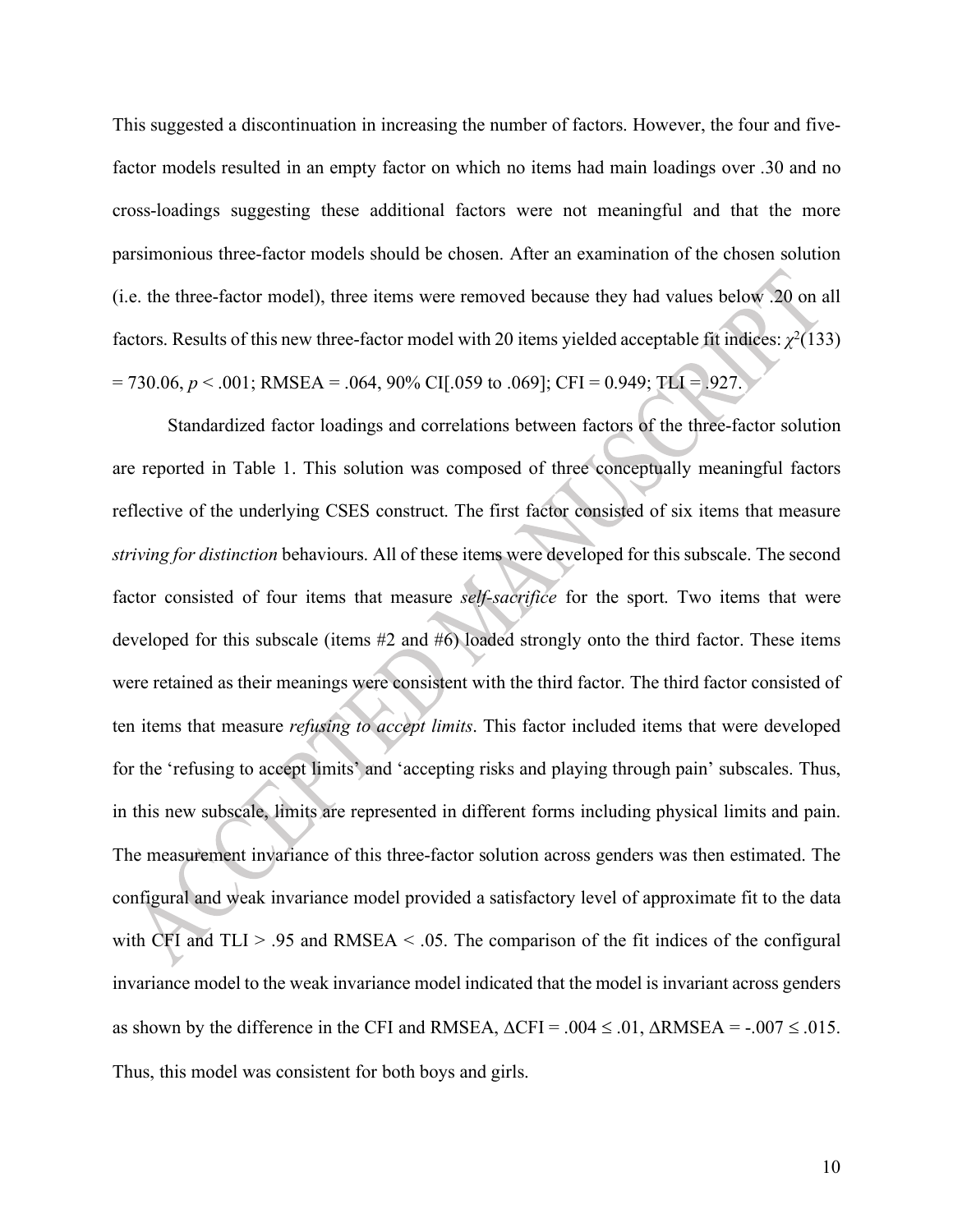Internal consistency of these subscales was acceptable with ordinal coefficient alphas using polychoric correlations(Zumbo, Gadermann, & Zeisser, 2007) of .85 for the *striving for distinction* subscale, .72 for the *self-sacrifice* subscale, and .76 for the *refusing to accept limits* subscale. An average of the items was taken to calculate total scores for each subscale with a mean of 2.70 (*SD*  $= 0.73$ ; range  $= 1$  to 4) for the *striving for distinction* subscale, 2.28 (*SD*  $= 0.77$ ; range  $= 1$  to 4) for the *self-sacrifice* subscale, and 3.17 (SD = 0.45; range = 1.20 to 4) for the *refusing to accept limits* subscale. Correlations between these three subscales were significant and varied between  $r = .40$ , *p* < .001 to *r* = .52, *p* < .001.

### **Discussion**

These results demonstrate that the CSES is not a four-factor structure in the current sample, but rather a three-factor structure that was consistent for both boys and girls, namely *striving for distinction*, *self-sacrifice*, and *refusing to accept limits*. Some items developed for the "accepting risks and playing through pain" subscale were associated with the items from the "refusing to accept limits" subscale. Refusing to accept limits could also mean not accepting physical and cognitive limits, such as injury, pain and fear. When examining the four initial dimensions of the sport ethic proposed by Hughes and Coakley (1991), the descriptions for both refusing to accept limits and accepting risk/playing through pain were quite similar. Although items were developed specifically for pain and injury, those items clearly fit with the dimension referred to as "refusing to accept limits" in this sample. As those initial dimensions of the sport ethic had not yet been statistically tested for their structure and that we created items from a qualitative theoretical model, these results may help to improve the model of Hughes and Coakley (1991).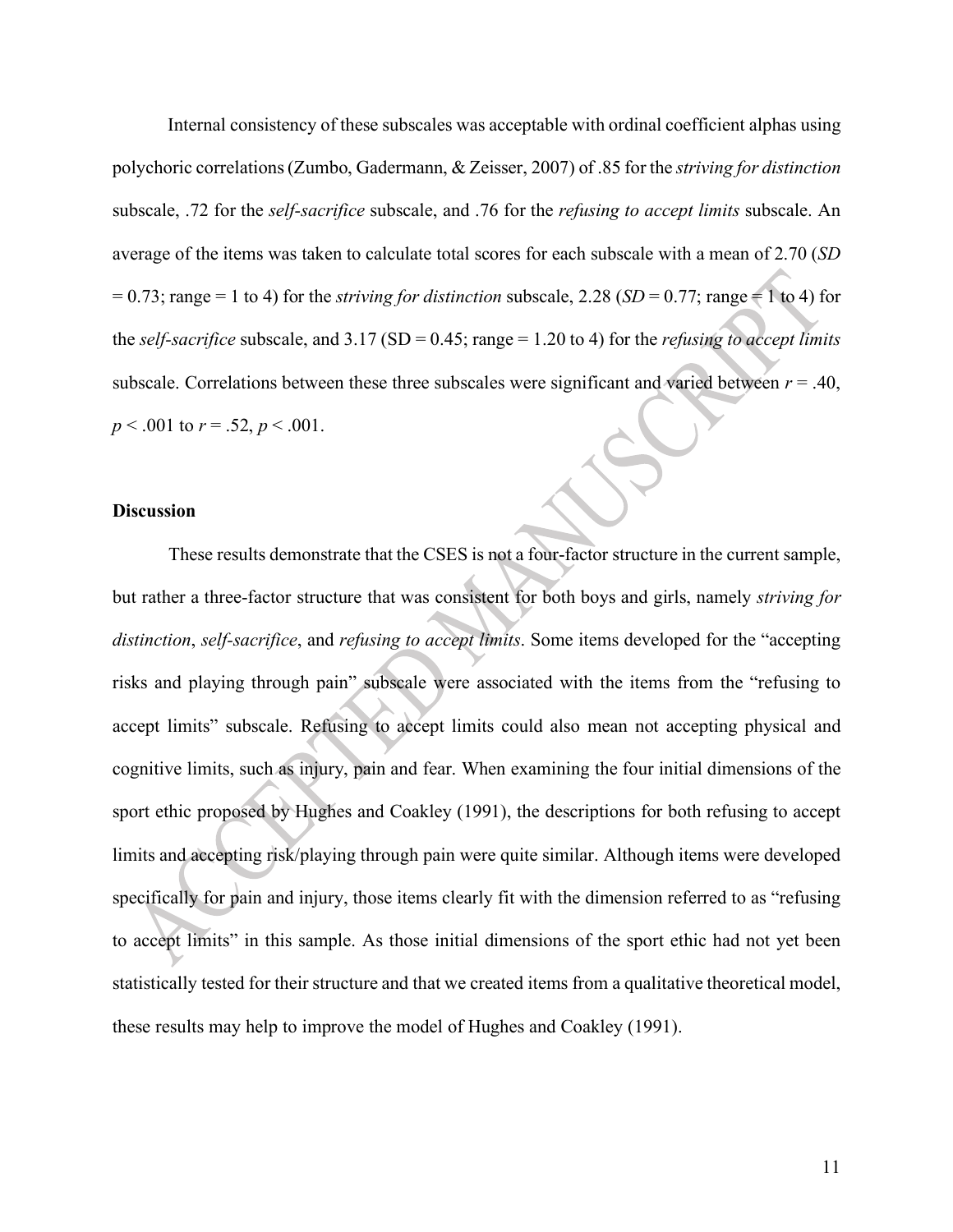The CSES was designed for young athletes aged between 14 and 18 years participating in any type of sport and level of competition. Thus, the items are general and non-specific to sport subcultures. Our results also indicated that the factor structure was consistent for both boys and girls. The CSES has the advantage of allowing for comparisons between sports (e.g., aesthetic sports, weight-category sports) and gender about norms endorsed and problems encountered by athletes (e.g., playing while injured, doping). In this study, the CSES was developed to measure the conformity of athletes to the sport ethic, but other actors of the sport system (e.g., coaches, parents) may also have endorsed those norms (Coakley & Donnelly, 2009; Kavanagh, 2014; Stirling & Kerr, 2014). When those "actors" endorse them at an extreme level, it could encourage athletes to conform and adopt risky behaviours (Young, 2012) and conceal athlete abuse (Kavanagh, 2014). Future research should adapt the CSES to other actors in sport and validate the scale on a sample of adult athletes. Future research should also explore links between conformity to the sport ethic and health-damaging behaviours to allow for the establishment of a threshold of under-conformity (i.e., rejection of the sport ethic) and over-conformity (i.e., uncritical conformity to the sport ethic) (Hughes & Coakley, 1991). Finally, the CSES could also serve as a surveillance tool used in regular time-based intervals to evaluate the impact of prevention strategies aimed at changing norms in the sport culture because it is known that a strong adhesion to those norms may have problematic effects on behaviors in athletes.

Future research on the CSES should use a representative sample for generalization purposes. Also, because only a single measurement was obtained, the test-retest reliability was not examined. Future research should examine convergent validity, with measures such as self-esteem and athletic identity. It has been suggested that athletes who have low self-esteem or for whom their identity is engulfed within their athletic role are more likely to strictly adhere to the norms of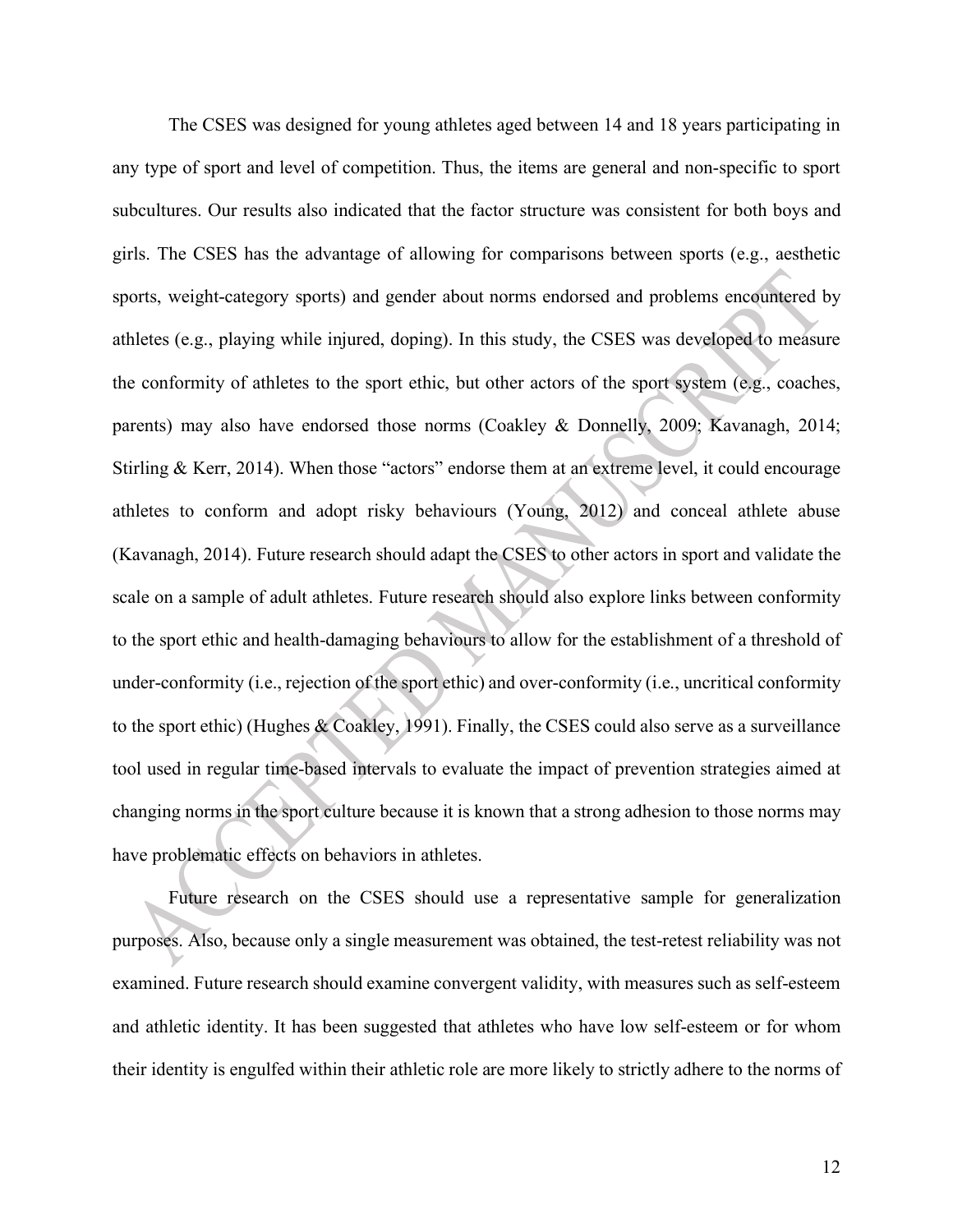the sport ethic (Coakley & Donnelly, 2009). In conclusion, the development and initial validation in this study is the first step to measure conformity to the sport ethic and will allow for further research in this area.

# **Acknowledgements**

The authors would like to acknowledge all team members, particularly Catherine Flynn, Caroline D'Amours, Michaël Bégin, Judith Kotiuga, Sophie-Émilie Poulin-Lapierre, Mélina Fortin, Carolane Fournier, Francis Lefèbvre and Marilou Gauthier. We also thank every young athlete who took the time to participate in this study.

#### **References**

Asparouhov, T., & Muthén, B. (2009). Exploratory structural equation modeling. *Structural Equation Modeling, 16*, 397–438.

Asparouhov, T., & Muthén, B. O. (2010). *Weighted least squares estimation with missing data*. Los Angeles, CA: Muthén & Muthén. Retrieved from:

http://www.statmodel.com/download/GstrucMissingRevision.pdf

Berg, E.C., Migliaccio, T.A. & Anzini-Varesio, R. (2014). Female Football Players, the Sport Ethic and the Masculinity-Sport Nexus. *Sport in Society, 17,* 176-189.

Budziszweski, R. (2019). *'Get Tough!' : A Case Study on the Development of the Sport Ethic in Youth Lacross.* All Graduate Plan B and other Reports, Utad State University.

Coakley, J., & Donnelly, P. (2009) *Sports in society: issues and controversies.* New York : McGraw-Hill.

Coker-Cranney, A., Watson II, J., C., Bernstein, M., Voelker, D.K., & Coakley, J. (2018). How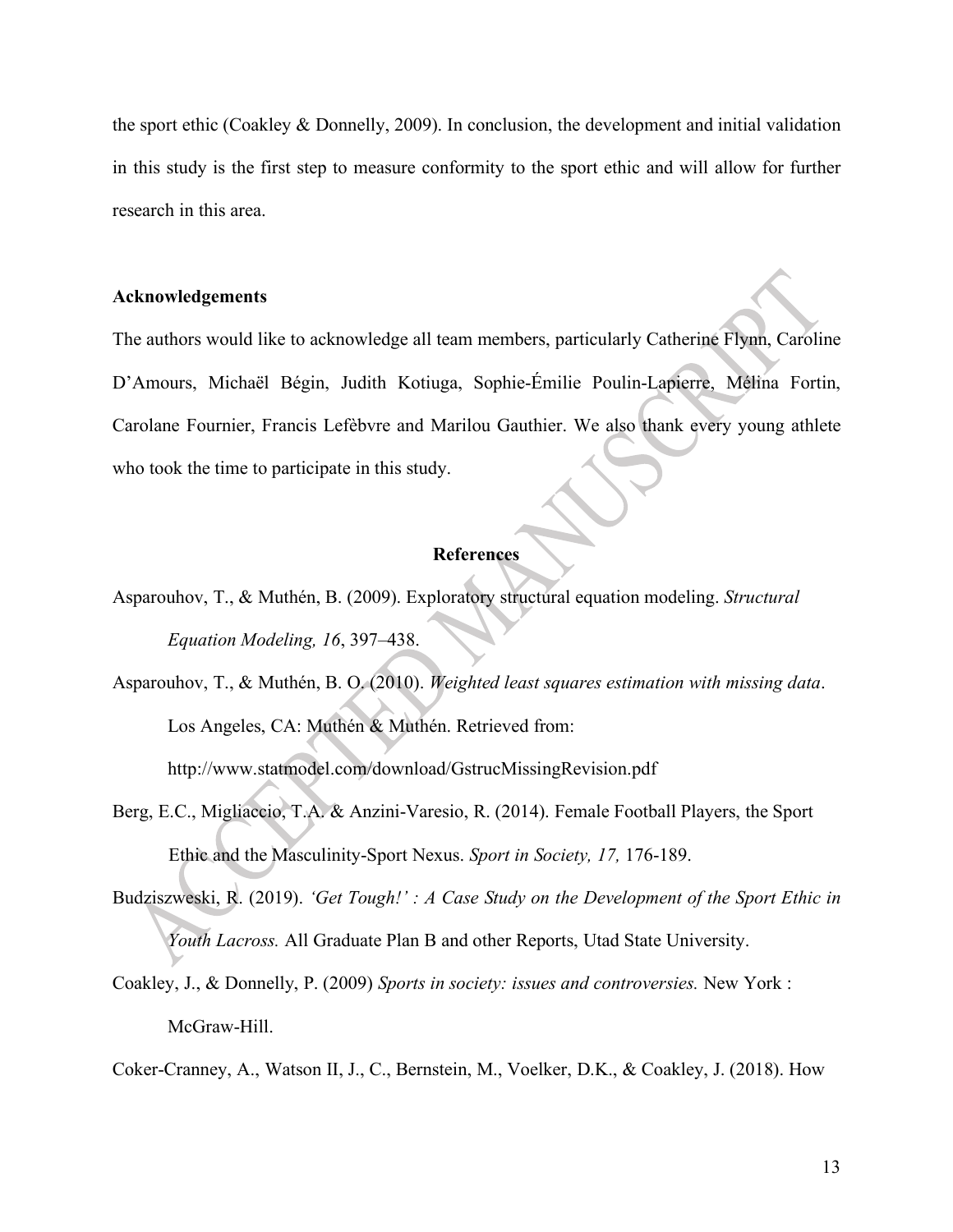far is too far? Understanding identity and overconformity in collegiate wrestlers. *Qualitative Research in Sport, Exercise and Health, 10*(1), 92-116. doi:10.1080/2159676X.2017.1372798

DeVellis, R.F. (2012). *Scale Development: Theory and Applications*. USA: Sage.

- Goulet, C., Valois, P., Buist, A., & Côté, M. (2010). Predictors of the use of performanceenhancing substances by young athletes. *Clinical Journal of Sport Medicine 20*, 243-248.
- Hu, L.-T., & Bentler, P. M. (1999). Cutoff criteria for fit indexes in covariance structure analysis: Conventional criteria versus new alternatives. *Structural Equation Modeling, 6*(1), 1-55.
- Hughes, R., & Coakley, J. (1991). Positive deviance among athletes : the implications of overconformity to the sport ethic. *Sociology of Sport Journal, 8* (4): 307–325.
- Kavanagh, E.J. (2014). *The Dark Side of Sport : Athlete Narratives of Maltreatment in High Performance Environments* (Doctoral dissertation). Retrieved from http://eprints.bournemouth.ac.uk/21488/1/PhD%20EK%20Final%20(2).pdf
- Kavanagh, E., Brown, L., Jones, I., (2017). Elite athletes' experience of coping with emotional abuse in the coach–athlete relationship. *Journal of Applied Sport Psychology, 29* (4), 402-417.
- Kerr, G., & Stirling, A. (2014). Applying a critical ecological approach to the issue of athlete abuse in sport. In Schinke, R.J., & McGannon, K.R. (Eds). The Psychology of Sub-Culture in Sport and Physical Activity. London: Routledge, pp. 17-30.
- Kline, R. B. (2011). *Principles and practice of structural equation modeling (3rd ed.)*. New York, NY: Guilford Press.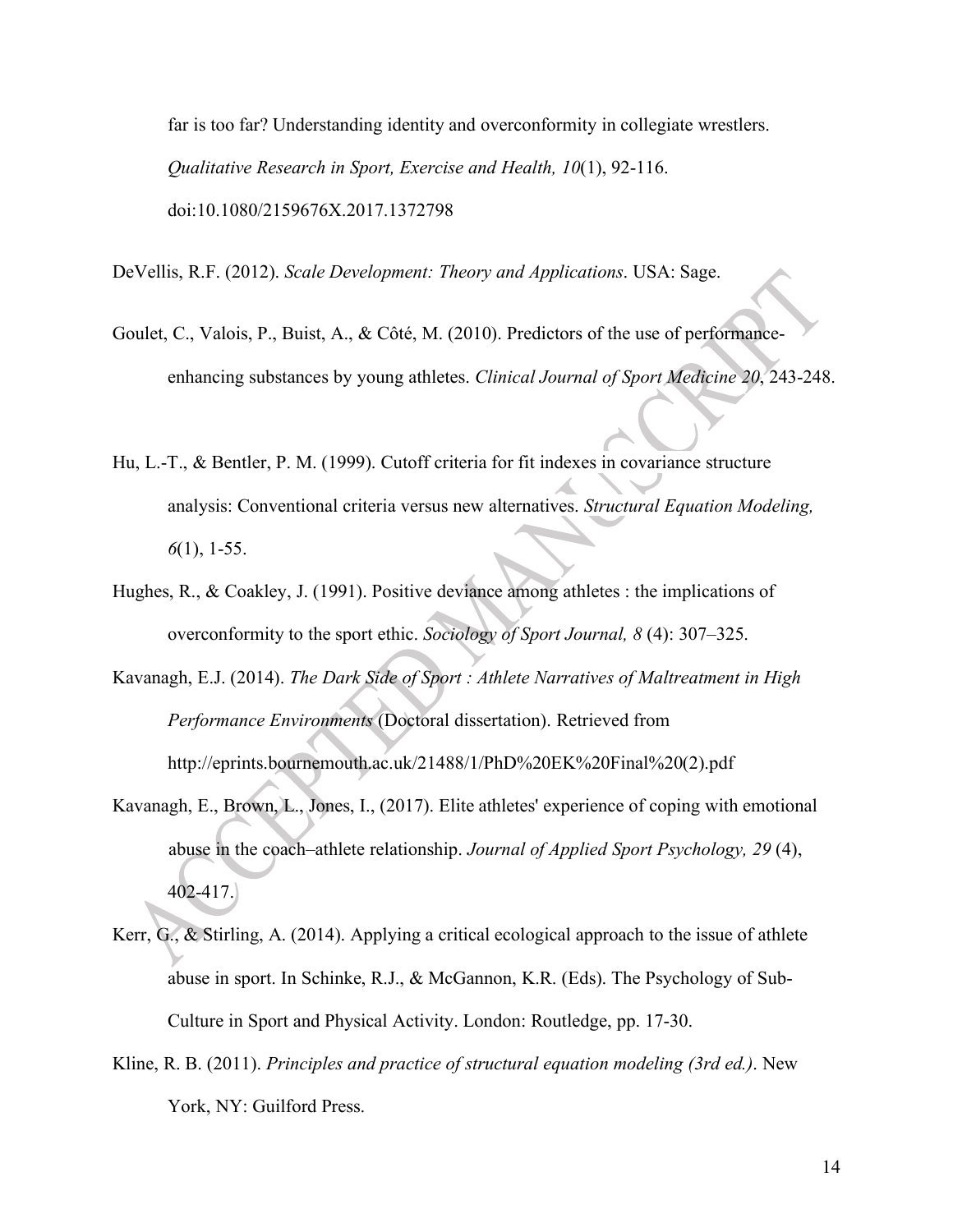- Marsh, H. W., Hau, K., & Grayson, D. (2005). Goodness of fit in structural equation models. In A. Maydeu-Olivares & J. J. McArdle (Eds.), *Contemporary psychometrics: A festschrift for Roderick P. McDonald* (pp. 275–340). Mahwah, NJ: Erlbaum.
- Marsh, H. W., Morin, A. J. S., Parker, P. D., & Kaur, G. (2014). Exploratory structural equation modeling: An integration of the best features of exploratory and confirmatory factor analysis. *Annual Review of Clinical Psychology, 10*, 85-110. doi: 10.1146/annurevclinpsy-032813-153700
- Meredith, W., & Teresi, J. A. (2006). An essay on measurement and factorial invariance. *Medical Care, 44*, 69–77.
- Muthén, L. K., & Muthén, B. O. (1998-2015). *Mplus user's guide. Seventh Edition.* Los Angeles, CA: Muthén & Muthén.
- Parent, S., & Fortier, K. (2018). Comprehensive overview of the problem of violence against athletes in sport. *Journal of Sport and Social Issues, 42(2),* 227-246. DOI: 10.1177/0193723518759448Tibbert, S. J., Andersen, M. B., & Morris, T. (2015). What a difference a "Mentally Toughening" year makes: The acculturation of a rookie. *Psychology of Sport and Exercise, 17*, 68-78. Retrieved from http://www.sciencedirect.com/science/article/pii/S1469029214001484. doi:https://doi.org/10.1016/j.psychsport.2014.10.007

Young, K. (2012). *Sport, violence and society*. New York, NY : Routledge.

Zumbo, B. D., Gadermann, A. M., & Zeisser, C. (2007). Ordinal versions of coefficients alpha and theta for Likert rating scales. *Journal of Modern Applied Statistical Methods, 6*,  $21 - 29$ .